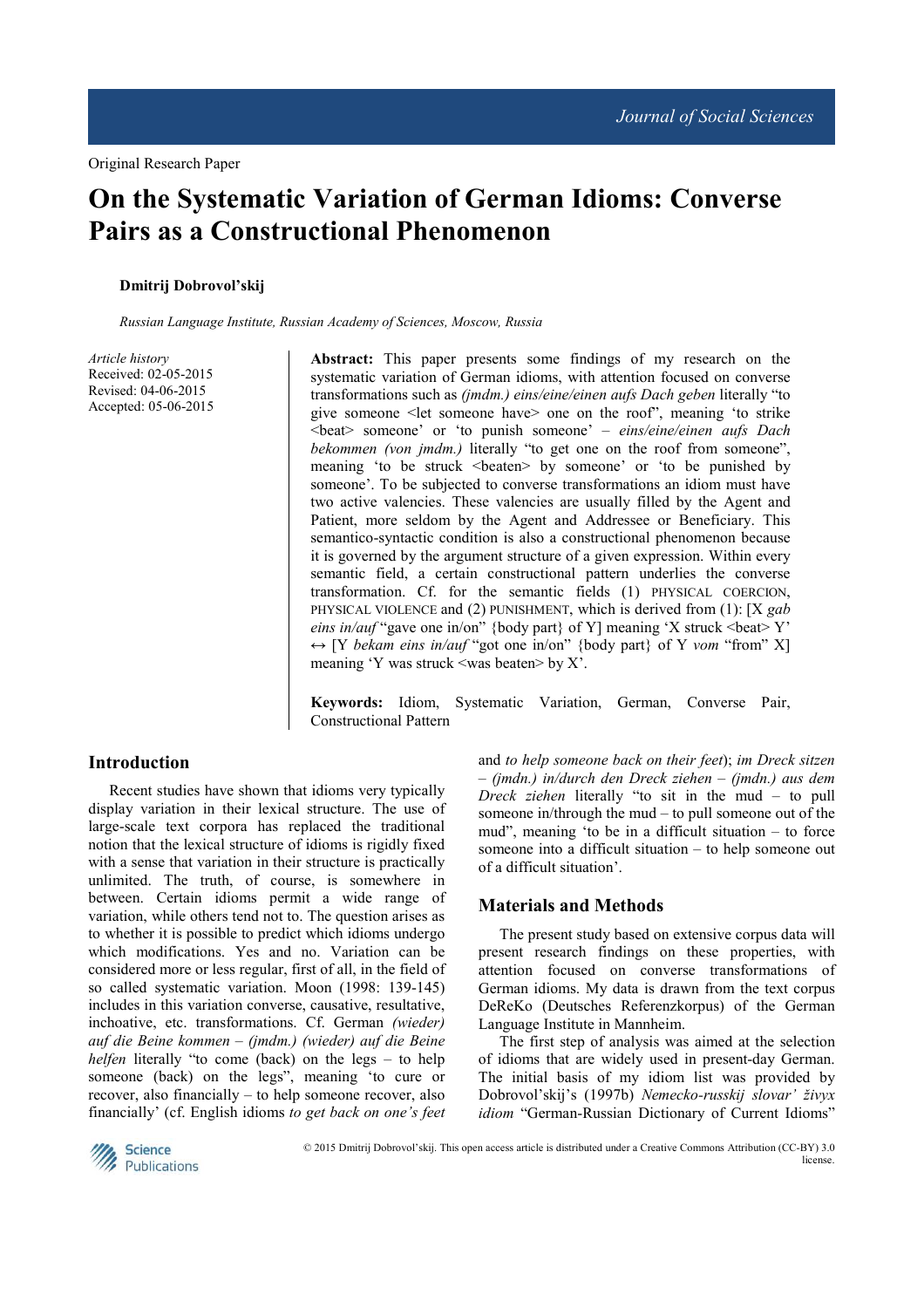which contains about 1000 items in all. While working on the monograph (Dobrovol'skij, 1997a), I conducted a detailed survey in which informants were asked to take into account not only the units that they felt were widely used in contemporary speech, but also those that were judged to be generally known although not necessarily used. In other words, a distinction was drawn between passive and active command of the phraseology. Combining these two idiom lists resulted in a new, expanded list that was supplemented in the course of working with the corpora. At present my idiom list contains some 2000 idioms with variants. There is reason to believe that it covers a majority of commonly used and most familiar idioms of the contemporary German literary language.

In the second step of analysis I selected all idioms that form converse pairs such as *grünes Licht geben – grünes Licht bekommen* "to give [a/the] green light – to get [a/the] green light", meaning 'to give permission – to get permission'. All these idioms were searched in the German text corpus DeReKo. The analysis of corpus examples allowed for discovering factors that contribute to systematic variation of this kind.

# **Theoretical Framework**

The conversive of an expression A is any expression B that denotes the same situation but differs with respect to diathesis (Diathesis is understood in the sense of Mel'čuk and Xolodovič (1970: 117) as the correspondence between the semantic and syntactic roles of a predicative expression). Cf. *eins/eine/einen aufs Dach geben* (*Der Kanzler hat dem Außenminister eine aufs Dach gegeben* "the Chancellor gave the foreign Minister one on the roof", 'the Chancellor criticized the foreign Minister') *– eins/eine/einen aufs Dach bekommen* (*Der Außenminister hat vom Kanzler eine aufs Dach bekommen* "the foreign Minister got one on the roof from the Chancellor", 'the foreign Minister was criticized by the Chancellor'). My examination of conversives in phraseology is limited to instances in which the converse transformations are produced through lexical rather than regular grammatical means. Although in theory the formation of passive forms can be considered within the semanticosyntactic category of conversion (cf. *Der Kanzler hat dem Außenminister eine aufs Dach gegeben* "the Chancellor gave the foreign Minister one on the roof", 'the Chancellor criticized the foreign Minister' vs. *Dem Außenminister wurde vom Kanzler eine aufs Dach gegeben* "the foreign Minister was given one on the roof by the Chancellor", 'the foreign Minister was criticized by the Chancellor', that is, a sentence which means nearly the same as *Der Außenminister hat vom Kanzler eine aufs Dach bekommen* "the foreign Minister got one on the roof from the Chancellor",

'the foreign Minister was criticized by the Chancellor'), the passivization of idioms is not treated in this study because it belongs to the sphere of grammar and depends on a number of special conditions. Compare in more detail Dobrovol'skij (2007).

The primary factor contributing to converse transformations is conceptual in nature and goes back to the semantico-syntactic properties of a given idiom. To be subjected to converse transformations an idiom must have two active valencies. These valencies are usually filled by the Agent and Patient, more seldom by the Agent and Addressee or Beneficiary. This semanticosyntactic condition is also a constructional phenomenon because it is governed by the argument structure of a given expression. To meet this argument frame condition, the idiom must represent a certain semantic type, which is why converse idioms are characteristic of some semantic fields and untypical (or even impossible) for others. That is, the primary conversion factor is connected with the semantic class of a given idiom.

In what follows, I shall be examining this type of systematic variation (i.e., converse transformations of idioms) using German data and will show the factors that decisively contribute to regular transformations of the structure and semantics of idioms (cf. a similar analysis based on Russian data in (Dobrovol'skij, 2011a)).

The concept of converse transformations developed within the "Meaning-Text" model and actively employed by the Moscow semantic school (cf. Mel'čuk, 1974; 1988; Apresjan, 1975; 1995; 1998) is also of interest to the description of phraseology. Naturally, conversion is directly connected with paraphrasal relations and in this sense it is one of the axes of the systematic organization of the lexicon. Because the rules of paraphrasing apply to units on all levels of the language system, converse transformations can be understood very broadly (cf. Boguslavskij, 2008). Structures that can be dealt with under the semantico-syntactic category of conversion include passives and other constructions with a passive semantics (cf. in more detail Apresjan, 1995: 264]), decausatives (at least under the condition that the set of actants is preserve), inchoate-causative pairs, etc. The important point is that conversion is a symmetrical relationship; that is, the set of semantic roles of conversives must remain constant (cf. verbs of the type *to buy – to sell*). In the sphere of phraseology, converse pairs form idioms such as *eins aufs Dach geben – eins aufs Dach bekommen*.

Together with the "Meaning-Text" model and the Moscow semantic school, an important source for the theoretical framework used in the present study is Construction Grammar (CxG). The interrelationships of Construction Grammar and the theory of phraseology are discussed in the special literature. Cf. especially (Kay and Fillmore, 1999; Booij, 2002; Feilke, 2007; Fillmore, 2006; Dobrovol'skij, 2011b; Ziem and Lasch 2013).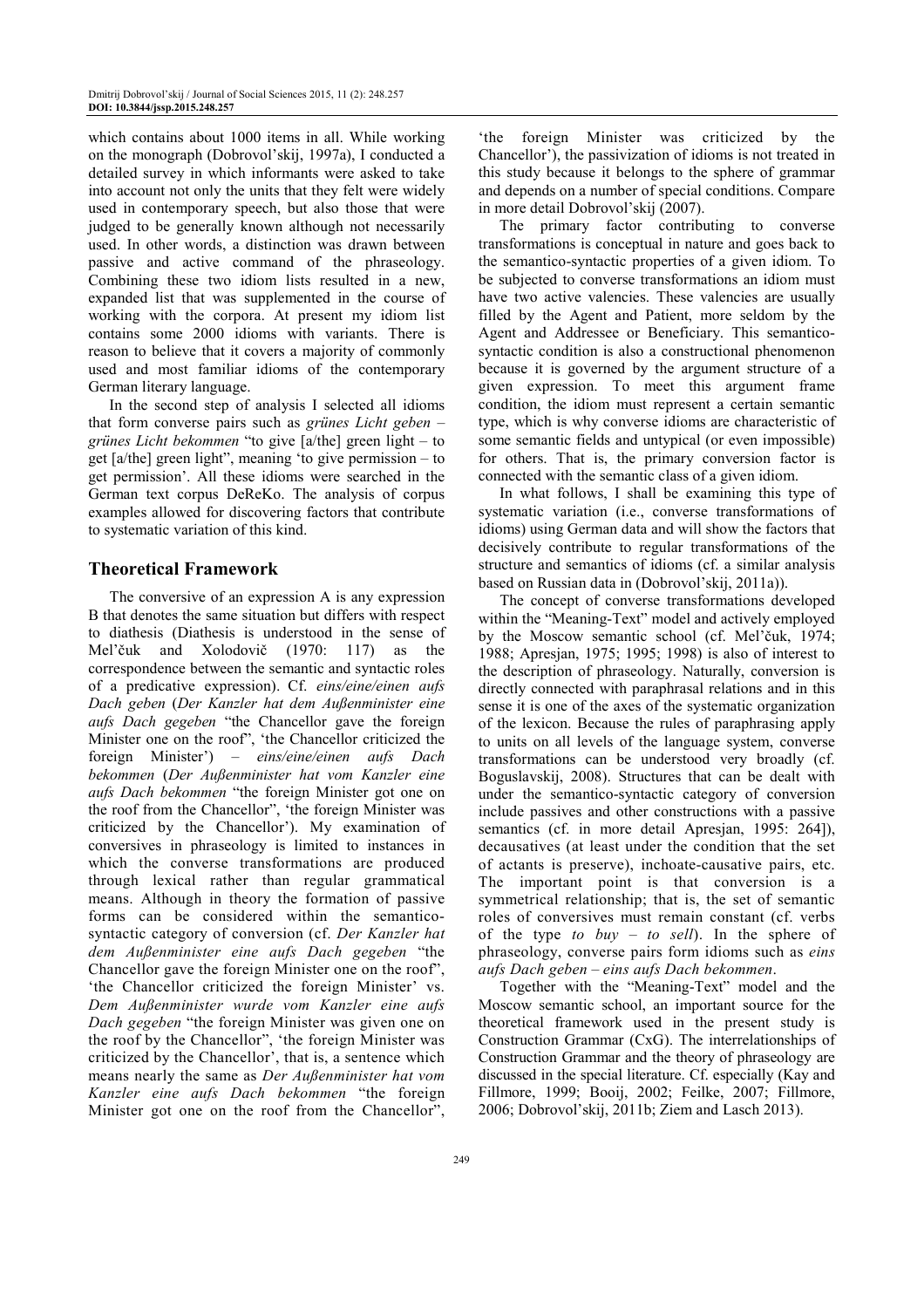According to the classical definition in the wellknown work of Fillmore *et al*. (1988: 504), constructions are "things that are larger than words, which are like words in that they have to be learned separately as individual whole facts." Obviously, this definition applies to phrasemes of all types; that is, all phraseology, which encompasses lexicalized word groups whose meanings are not equal to the sum of meanings of their components, falls within the subject matter of CxG. This conclusion is also confirmed by A. Goldberg's definition: "C is a construction if  $f_{def}$  C is a formmeaning pair <F*i*, S*i*> such that some aspect of F*i* or some aspect of S*i* is not strictly predictable from C's component parts or from other previously established constructions" (Goldberg, 1995: 4).

It would be wrong, however, to think that CxG and phraseology are one and the same thing. The sphere of interest of CxG is significantly broader. CxG is a kind of theoretical paradigm that proposes a new view of language in general and the interrelationship between syntactic and lexical semantics in particular. Between Construction Grammar and phraseology there are a number of fundamental differences, primary among which is the fact that CxG is essentially a syntactic theory, whereas phraseology is a lexical theory. The development of CxG began with the realization that syntactic schemes are often not indifferent toward how they are filled lexically and that for a complete description of syntax one must also take into account irregular phenomena that often recall the fixed word combinations traditionally studied in phraseology.

Clearly, all phrasemes are constructions. The issue for the theory of phraseology, however, is not so much the relationship between the scope of the notions "construction" and "phraseme" as it is the advantages of describing phraseology in terms of CxG as compared with the traditional approach. Although there is a tendency within Construction Grammar to include into its purview phrasemes of all types, it is hardly advisable to do so. It is simpler and more economical to describe idioms, proverbs, collocations and other phrasemes with a fixed lexical structure as units of the lexicon rather than as syntactic formations of an irregular nature.

The primary benefit for the theory of phraseology is that the so called *constructional phrasemes* described in (Dobrovol'skij, 2011b) are brought into consideration as one of the most significant classes of phrasemes. This class is related to the *formal* or *lexically open idioms* as opposed to *substantive* or *lexically filled idioms* according to Fillmore *et al*. (1988). Lexically filled idioms are "normal" phrasemes: idioms, collocations, proverbs, whose "lexical make-up is (more or less) fully specified". Formal or lexically open idioms, on the other hand, "are syntactic patterns dedicated to semantic and pragmatic purposes not knowable from their form alone" (Fillmore *et al*., 1988: 505). Cf. also the class of *schematic idioms* addressed in (Croft and Cruse, 2004: 248).

We describe constructional phrasemes as syntactically autonomous expressions with a fixed composition in which certain slots have to be filled: with predicate actants (X, Y) or propositional actants (P). Cf. (Baranov and Dobrovol'skij, 2013: 88).

The question remains of the usefulness of CxG theory for the description of "normal", i.e. lexically filled idioms, that is, phrasemes such as *to kick the bucket*. At first glance, lexically filled idioms are uninteresting from the perspective of CxG. It is possible, of course, to state that like lexically open idioms, they are also constructions, but this terminological resolution provides no substantial benefit to phraseology. Such idioms, after all, remain lexical units and they would not seem to be affected by any advances in the study of phenomena on the boundary between grammar and lexis. There is, however, a significant group of idioms to which we can apply Charles Fillmore's notion of "coining" (Fillmore, 2006: 4): "We can distinguish two kinds of 'creativity' in language. In one case there is the ability of speakers, using existing resources in the language, to produce and understand novel expressions. In the other case, the one for which we use the term coining, a speaker uses existing patterns in the language for creating new resources. […] Since the ability to create new words, using non-productive processes, is clearly a linguistic ability, it is our opinion that a grammar of a language needs to identify constructions that exist for 'coining' purposes as well."

The principle of "coining" turns out to be central for CxG, which is particularly interested in this ability of native speakers to create new expressions based not on productive rules but on the analogy of existing linguistic forms, which in turn can be not entirely "rule governed", i.e., do not follow regular models. In the sphere of idiomatic expressions it is especially converse forms that are created through "coining". The formation of converse pairs follows rather regular principles and is not only dictated by the communicative demands and semantics of the corresponding expressions, but is also supported by the schemes underlying them.

#### **Results and Discussion**

The most frequently occurring type of converse idioms in German (the idioms discussed here are listed in the appendix at the end of the present article) consists of pairs of expressions with the verb *geben* 'to give' *– bekommen* 'to get' and their synonyms; cf. *eins/eine/einen auf den Deckel geben* literally "to give someone <let someone have> one on the lid", meaning 'to strike <beat> someone' or 'to punish someone' (*Wenn ich etwas falsch mache, gibt er mir eins auf den*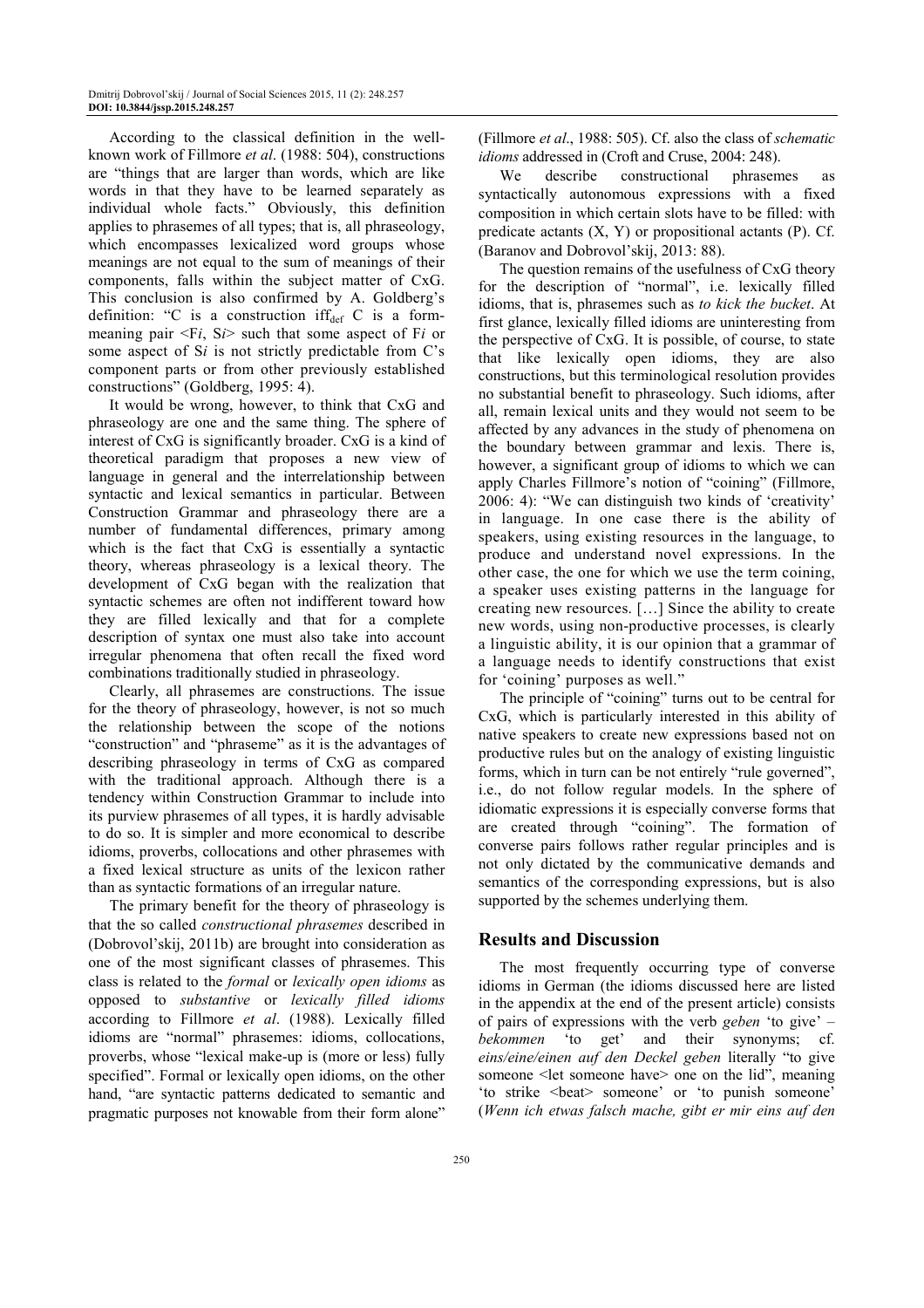*Deckel. Aber das bringt mich letztlich wieder weiter.* [St. Galler Tagblatt, 18.02.1999]) *– eins/eine/einen auf den Deckel bekommen/kriegen* literally "to get one on the lid from someone", meaning 'to be struck <br/>beaten> by someone' or 'to be punished by someone' (*Warum das so sein könnte, weiß er nicht. Herausfinden würde er es aber trotz allem gerne – auch auf die Gefahr hin, dass er dafür erst einmal einen auf den Deckel kriegt*. [Frankfurter Rundschau, 12.11.1998]).

In the majority of cases, idioms that are members of converse pairs are semantically symmetrical; i.e., what differentiates their meanings is the component responsible for the diathetic shift. All 14 idioms analyzed here that form converse pairs are semantically symmetrical. Alternating lexical constituents that correspond to the semantic components responsible for the diathetic shift are in 12 cases (6 pairs) *geben* "to give" vs. *bekommen* "to get" and their synonyms and in 2 cases (1 pair) *stehen*  "to stand" vs. *halten* "to hold" (cf. the Appendix).

Converse pairs are rather typical of idioms belonging to the semantic field PHYSICAL COERCION, PHYSICAL VIOLENCE. Cf. *(jmdm.) eins/eine/einen auf die Nase geben – eins/eine/einen auf die Nase bekommen (von jmdm.)* literally "to give someone one on the nose *–* to get one on the nose from someone", meaning 'to strike <beat> someone – to be struck <br/>beaten> by someone', (*jmdm.*) *eins/eine/einen über die Rübe geben – eins/eine/einen über die Rübe bekommen (von jmdm.)* literally "to give someone <let someone have> one on the beet *–* to get one on the beet from someone", meaning 'to strike <br/>beat> someone – to be struck <br/>beaten> by someone'. Here are some examples from DeReKo.

Boxer Gomez *gab* Skins *eins auf die Nase*. [Frankfurter Rundschau, 15.01.1998]

"The boxer Gomez gave Skins one on the nose."

'The boxer Gomez let Skins have one on the nose.'

K. verständigt mit seinem Handy die Polizei und *bekommt* von einem der Jugendlichen *eins auf die Nase*. [Frankfurter Rundschau, 05.12.1997]

"K. informed the police on his cell phone and got one on the nose from one of the youths."

'K. informed the police on his cell phone and was punched in the nose by one of the youths.'

Das schließe ich kategorisch aus. Selbst wenn ich ihm *eins auf die Rübe geben würde*, wäre das nur Spaß. [Hamburger Morgenpost, 31.10.2007]

"That I categorically rule out. Even if I were to give him one on the beet, it would only be in fun."

'That I categorically rule out. Even if I were to punch him, it would only be in fun.'

Wer nicht zahlt, *kriegt eins über die Rübe*, dass ihm das Hirn rausspritzt. [Die Zeit, 08.08.1986]

"Anybody that doesn't pay gets one on the beet so that his brains will squirt out."

'Anybody that doesn't pay will get his brains knocked out.'

Characteristically, here the Agent valency of all correlates with *bekommen* (or with the colloquial synonym of this verb *kriegen*) is syntactically optional and in most contexts remains unfilled. However, semantically it is always a part of the argument frame. In this sense the converse idioms of this field prove for the most part to be not fully symmetrical syntactically. Examples of *bekommen –* correlates with a syntactically filled valency (*von jmdm.*) are either for one or another reason not entirely standard. This syntactic asymmetry is encountered in the "source" sense of 'physical coercion' as well as in the derived meanings of 'punishment' or 'superiority'. Compare:

*Kräftig eins auf die Nase bekommen* haben Politiker für ihre neuesten Innenstadt-Pläne. [Mannheimer Morgen, 08.09.2006] "Politicians have strongly gotten one on the nose for their latest inner city plans." 'Politicans have really taken a beating for

"Wer jetzt mit den alten Spielchen fortfährt, wird *eine über die Rübe kriegen*", warnte das Vorstandsmitglied. [Mannheimer Morgen, 17.11.1995]

their latest inner city plans.'

" "Anyone who plays the old little games now will get one on the beat," the director warned."

' "Anyone who plays the old little games now will get one on the beat," the director warned.'

Bei ihrem ersten Erstliga-Kampf nach achtjähriger Abstinenz haben sie *kräftig eins auf die Nase bekommen*. [Frankfurter Rundschau, 30.10.1999]

"At their first major league match after eight years of abstention they strongly got one on the nose."

'At their first major league match after eight years of abstention, they got a good beating.'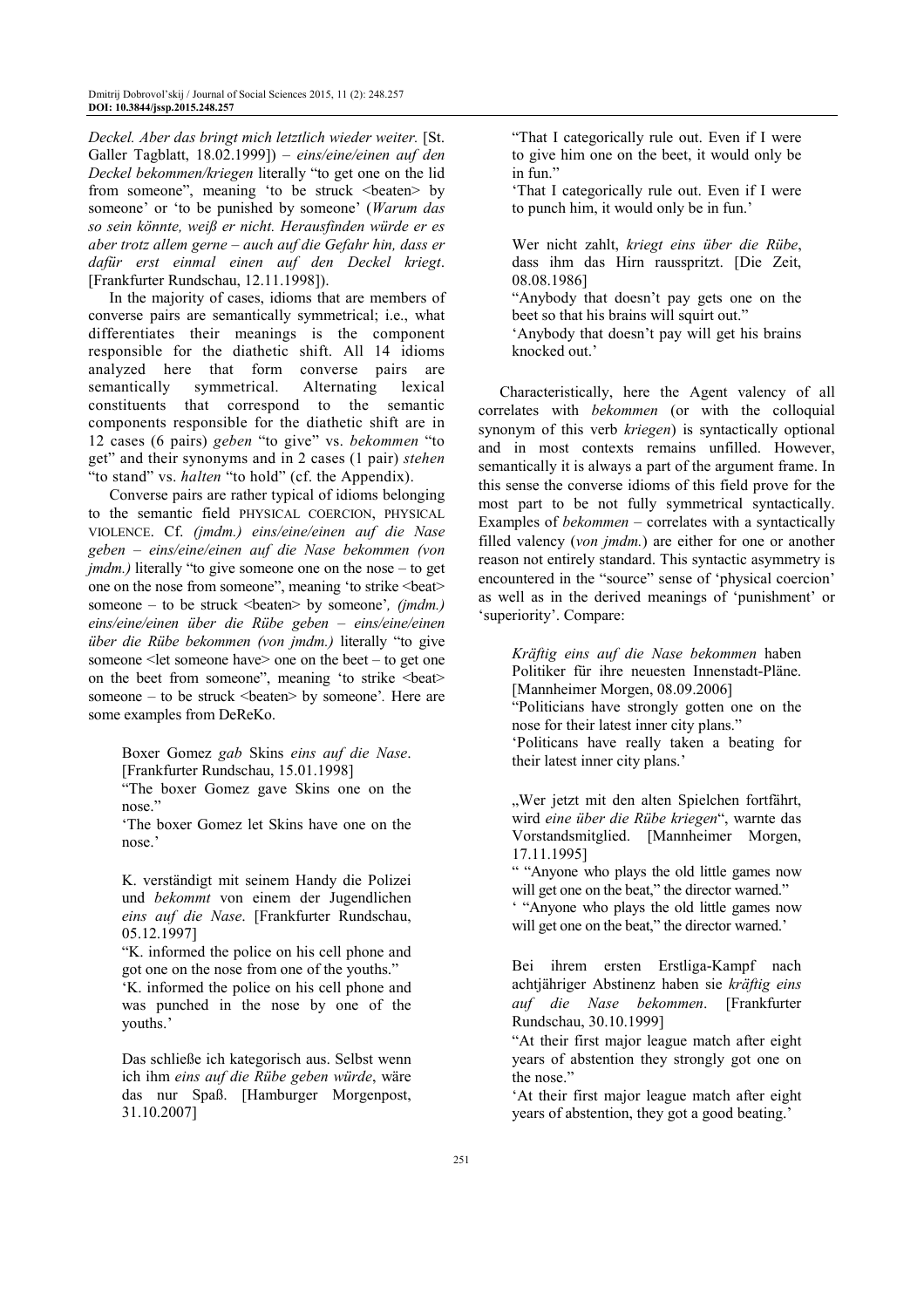*Bekommt* Tirol heute *eins auf die Rübe,* ist uns der UEFA-Cup-Platz kaum noch zu nehmen. [Neue Kronen-Zeitung, 03.05.1997] "If Tirol gets one on the beet today, we are hardly going to get a UEFA cup place." 'If Tirol is beaten today, we are hardly going to get a UEFA cup place.'

Vielleicht verleiht es manchen Menschen sogar Mut, wenn sie sehen, dass es mir mit all meinem Geld nicht nur gut geht, sondern dass ich ab und zu *kräftig eins auf den Deckel bekomme.* [Zürcher Tagesanzeiger, 22.04.2000]

"Perhaps it even gives many people courage when they see that for me with all my money things do not go exclusively well but that now and again I also strongly get one on the lid."

'Perhaps it even gives many people courage when they see that for me with all my money things do not go well all the time, but that now and again I also take some real punishment.'

Es ist schon deprimierend, wenn man fast die gesamte Freizeit opfert und dann mitansehen muss, wie man Woche für Woche *eine auf den Deckel bekommt*. Einem Unentschieden stehen 18 Niederlagen gegenüber. [Neue Kronen-Zeitung, 12.05.1998]

"It is really depressing to sacrifice all your leisure time and then have to watch as week after week you get one on the lid. One draw to 18 losses."

'It is really depressing to sacrifice all your leisure time and then have to watch as week after week you get beaten. One draw to 18 losses<sup>'</sup>

Thus in the semantic field PHYSICAL COERCION, PHYSICAL VIOLENCE (as well in the semantic fields connected with the sense of 'physical coercion' or 'physical violence' by means of regular polysemy) we most probably have to do with inexact conversives. If, however, semantic symmetry is present, it is often broken syntactically; that is, the surface realization of diathesis becomes asymmetrical.

Within the semantic field PHYSICAL COERCION, PHYSICAL VIOLENCE there are quite a few converse pairs formed on this pattern and most such idioms belong to a lower stylistic register and slangy discourse; for example, the idioms *(jmdm.) eins/eine/einen auf den Deckel geben – eins/eine/einen auf den Deckel bekommen*; *(jmdm.) eins/eine/einen auf die Nase geben – eins/eine/einen auf die Nase bekommen; (jmdm.)* 

*eins/eine/einen über die Rübe geben – eins/eine/einen über die Rübe bekommen; (jmdm.) eins/eine/einen aufs Dach geben – eins/eine/einen aufs Dach bekommen* indicate the presence of a rather broad (and also occasional) variance in the selection of the verb (Variation is rather large in noun selection as well. The appearance in youth slang of every new nonstandard designation of persons is accompanied by the creation of corresponding converse idioms. This phenomenon is also connected with the fact that in a certain type of discourse, physical punishment is evidently a central concept) and consequently in the productivity of converse pairs of this type; cf. contexts such as:

Wenn er leichtsinnig wird, muss man Goran ab und zu *auf den Deckel hauen*. [Berliner Morgenpost, 31.07.1998]

"Because he is frivolous, from time to time you have to give Goran one on the lid."

'Because he is frivolous, from time to time you have to slap Goran around.'

Seit dem Fußball-Meistertitel *lassen* wir uns nicht mehr *auf den Deckel hauen*. [St. Galler Tagblatt, 07.11.2000]

"Since the football championship we no longer let anyone whack us on the lid."

'Since the football championship we no longer let anyone knock us around.'

Und bei Schlägereien *gibt es* hin und wieder auch für Polizisten *eins auf die Nase*. [Mannheimer Morgen, 16.06.2000]

"And in fights there is one on the nose for the police as well now and again."

'And in fights the police as well get hit now and again.'

Wie denkt das Publikum? Es denkt, dass den Paparazzi ab und zu *eins auf die Nase gehört*. [Neue Kronen-Zeitung, 14.01.1998]

"What do the public think? They think than now and then the Paparazzi should get one on the nose."

'What do the public think? They think that now and then the Paparazzi should get a beating.'

*Hauen* wir dem Noch-Meister *eins über die Rübe*, sind wir auf halbem Wege zum Pokal, nicht die Salzburger. [Neue Kronen-Zeitung, 16.03.1996]

"If we give the present champion one on the beet, we are halfway to the cup, not the Salzburgers."

'If we beat the present champion, we are halfway to the cup, not the Salzburgers.'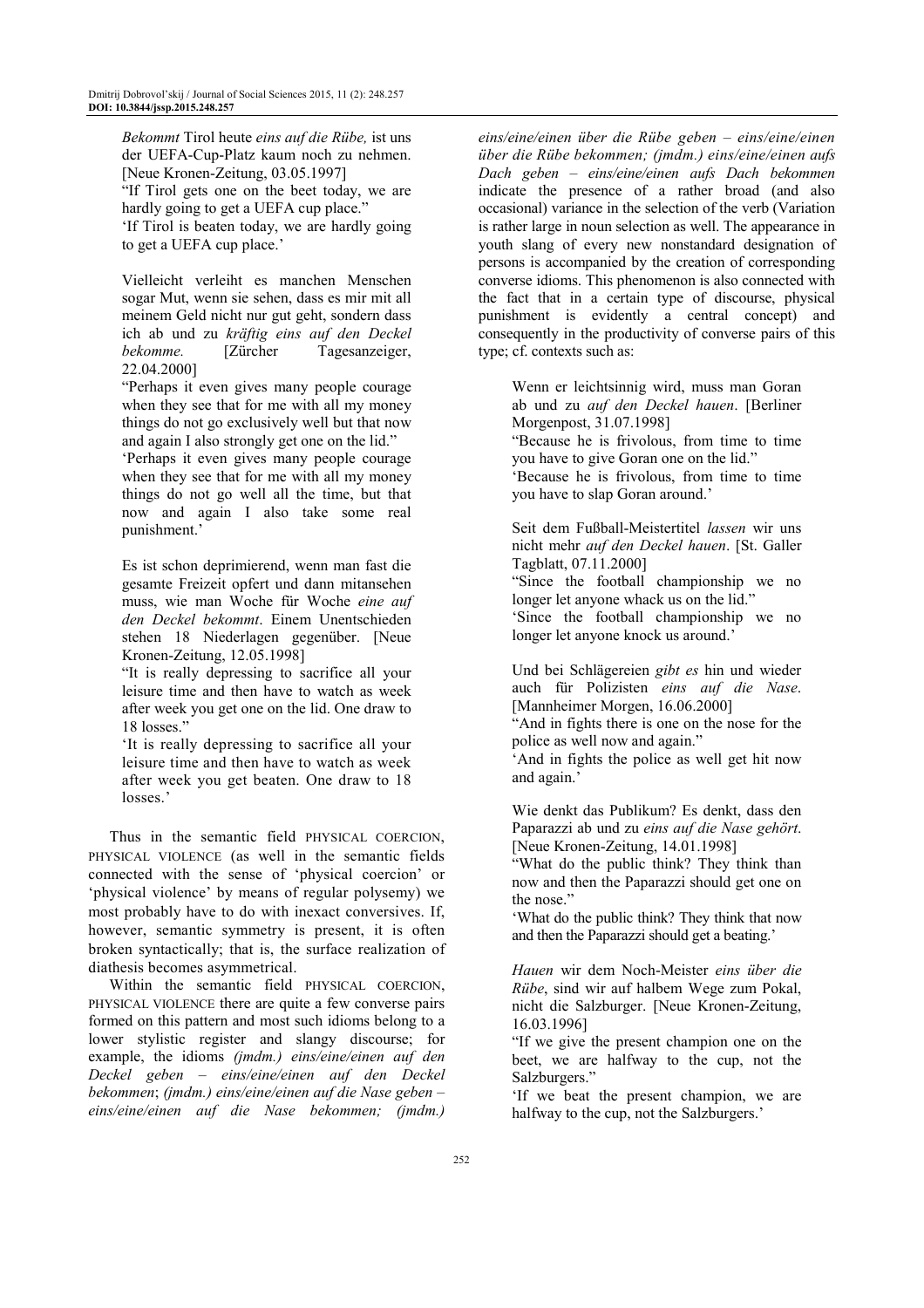Ich hatte Gelegenheit, die Wahlen zum US-Kongress aus der Nähe zu erleben. Dabei *haben* Clintons Gegner überraschend *ordentlich eine aufs Dach gekriegt***.**  [Salzburger Nachrichten, 14.11.1998]

"I had an opportunity to experience the elections to the US Congress close up. Clinton's opponents surprisingly soundly got one on the roof."

'I had an opportunity to experience the elections to the US Congress close up. Clinton's opponents were surprisingly soundly beaten.'

It can be argued that operating in these semantic fields there is a certain constructional pattern which in a generalized form can be represented as [X *gab eins in/auf* "gave in/on" {body part} of Y] meaning 'X struck  $\langle$ beat $\rangle$  Y'  $\leftrightarrow$  [Y *bekam in/auf* "got in/on" {body part} of Y *vom* "from" X] meaning 'Y was struck <was beaten> by  $X'$  (Also included here in the set of "body parts" are metaphorical lexemes such as *Dach, Deckel, Rübe* and the verbs *geben* 'to give' and *bekommen* 'to get' represent corresponding semantic classes. That is, in the structure of specific idioms these concepts can be realized through various linguistic expressions such as *hauen, kriegen, es gibt, es gehört* and so on). In this regard we can recall the distinction between "coining" and "generating" in Construction Grammar. Whereas "generation" subsumes productive rules that enable speakers to generate and understand novel expressions, by "coining" is meant the creation of various constructions according to a particular pattern that does not possess predictive power (Cf. also the ideas developed within the Moscow semantic school (by, for example, Apresjan, 2005) on the role of "lexicographic expectations", which, in contrast to productive rules, do not have predictive power).

The formation of converse idioms according to the pattern indicated here clearly falls under the notion of "coining". Any "rules" in this area should be interpreted as such only in the sense that observing them enables conformity to some constructive model developed by the language. The productivity of the corresponding pattern is extremely limited. Nevertheless, the generation of such constructions is systematic rather than chaotic or arbitrary. Thus the idiomatic expressions examined here which have arisen as a result of conversion can be described as constructions created in accordance with a given pattern. This, of course, applies not only to the semantic field PHYSICAL COERCION, PHYSICAL VIOLENCE, but also to the general principles for the formation of converse idioms.

Because many idioms included in the semantic field PHYSICAL COERCION, PHYSICAL VIOLENCE are capable of developing a "non-physical" meaning according to the

principle of regular polysemy, they are doubled in these derived meanings in the fields:

- PUNISHMENT, REPROACH, BLAME, ACCUSATION, CRITICISM;
- CONFLICT;
- OPPOSITION, RESISTANCE;
- AGGRESSION.

This ability of theirs to form conversives is, of course, inherited. As often happens with regular polysemy, recently created idioms in the semantic field PHYSICAL COERCION, PHYSICAL VIOLENCE have not yet developed a "non-physical" meaning. Hence, on the one hand, there are idioms that do not derive new, more abstract meanings, so that converse pairs of this type are encountered only within one, so to speak, source semantic field. On the other hand, within the derived semantic classes there occur idiomatic conversives that do not have the source meaning *–* i.e., in our case, the meaning 'physical coercion' *–* or this primary sense is quite marginal. For example, the expressions *eins/eine/einen aufs Dach geben* and *eins/eine/einen aufs Dach bekommen* belong above all to the fields PUNISHMENT and SUPERIORITY, whereas the sense of 'physical coercion, physical violence' is realized quite rarely.

Thus on the whole, development follows the expected course. On the basis of originally more concrete meanings, over time more abstract meanings arise. For a while both types of meaning co-exist, but subsequently the more abstract meaning can crowd out the concrete one. Cf. analogous observations in the case of the idiom *den Geist aufgeben* literally "to give up the spirit", meaning originally 'to die', but now almost exclusively used in the secondary meaning 'to stop functioning' in (Dobrovol'skij, 2006).

The image component of the idioms *(jmdm.) einen Tritt (in den Hintern) geben* "to give a kick (in the butt) to someone" and *einen Tritt (in den Hintern) bekommen* "to get a kick (in the butt)" goes back to the idea of 'physical coercion' or 'physical violence'. However, in present-day German, these idioms are primarily specific to the semantic fields COMPULSION or PUNISHMENT, REPROACH or BANISHMENT, EXPULSION, DISMISSAL. The constructional pattern underlying the expressions of these fields is reminiscent of that providing the semantico-syntactic basis for idioms of the fields PHYSICAL COERCION, on the one hand and semantically derived fields such as PUNISHMENT, CONFLICT and OPPOSITION, on the other. However, these constructional patterns are not identical.

Idioms belonging to the semantic fields SUBJECTION, DEPENDENCE vs. COMPULSION, FORCE and CONTROL, SUPERVISION can also form pairs connected by conversion: *unter (jmds.) Pantoffel stehen – (jmdn.) unter*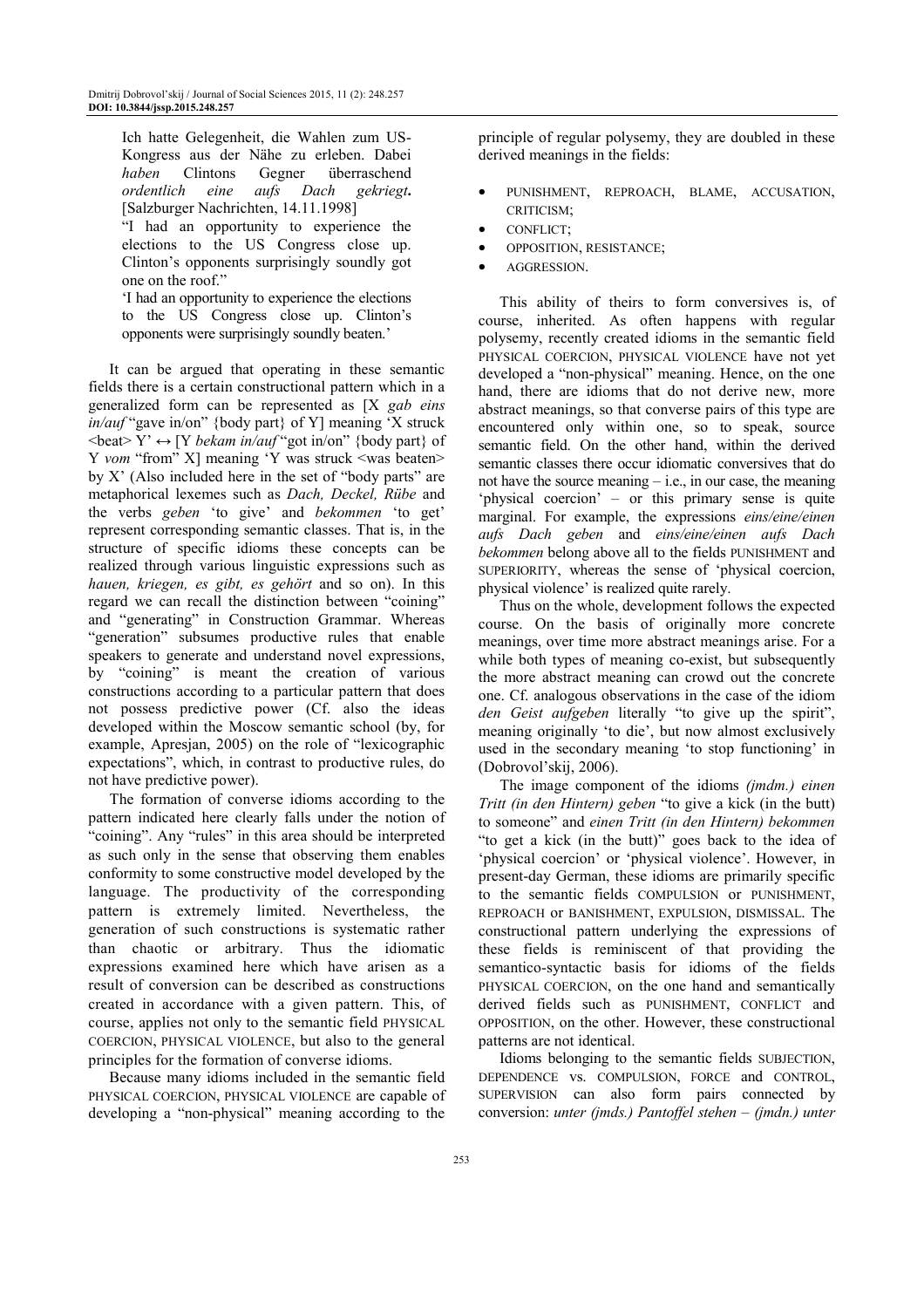*dem Pantoffel halten* literally "to stand under someone's house slipper *–* to hold someone under the house slipper", meaning 'to control someone *–* to be controlled (mostly by a woman, esp. by his own wife)'. Compare:

Vince ist gerade zu seiner Freundin gezogen, *steht* aber noch *unter dem Pantoffel* seiner Mutter. Gelegentlich versucht er aufzumucken, macht jedoch im letzten Moment immer einen Rückzieher. [Frankfurter Rundschau, 06.08.1998] "Vince has just moved in with his girlfriend, but he still stands under his mother's slipper. Occasionally he tries to rebel, but at the last moment he always backs down." 'Vince has just moved in with his girlfriend,

but he is still dominated by his mother. Occasionally he tries to rebel, but at the last moment he always backs down.'

This example shows that the formation of converse pairs in the field of German phraseology is not restricted by the constructional pattern with the verbs *geben* "to give" and *bekommen* "to get" and the like.

Yet another semantic field containing idioms connected by conversion is PERMISSION. Cf. expressions such as *grünes Licht geben (jmdm. für etw. A) – grünes Licht bekommen (von jmdm. für etw. A)* (The valency *(von jmdm.)* "from someone" in expressions with the verb *bekommen* "to get" and the valency *(für etw. A)* "for something" in all expressions of this type are optional. Also the valency *(jmdm.)* in *grünes Licht geben* "to someone" is not always realized syntactically) "to give [a/the] green light to someone for something *–* to get/receive [a/the] green light from someone for something", as realized in typical contexts:

Das Bauamt *hat grünes Licht* für einen Anbau ans Museum *gegeben*. Dort soll das Archiv untergebracht werden. [Rhein-Zeitung, 08.09.2011]

"The Building Department has given [the] green light for an addition to the museum. The archives will be housed there."

'The Building Department has given the green light for an addition to the museum. The archives will be housed there.'

Ben Bernanke (56) kann aufatmen. Er bekommt eine zweite Amtszeit als US-Notenbankchef. Der mächtige Bankenausschuss des Senats *gab* dafür *grünes Licht*. [Hamburger Morgenpost, 18.12.2009] "Ben Bernanke can breathe out. He gets a second term as the head of the Federal Reserve. The powerful Senate Banking Committee gave [the] green light." 'Ben Bernanke can breathe freely. He gets a

second term as the head of the Federal Reserve. The powerful Senate Banking Committee gave the green light.'

Warschau. Ein Gericht in Polen *gab grünes Licht* für die Auslieferung eines mutmaßlichen Agenten des israelischen Geheimdienstes Mossad an Deutschland. [Hamburger Morgenpost, 08.07.2010]

"Warsaw. A court in Poland gave [the] green light for the extradition to Germany of an alleged agent of the Israeli secret service Mossad."

'Warsaw. A court in Poland gave the green light for the extradition to Germany of an alleged agent of the Israeli secret service Mossad.'

Kind schätzt die Situation als "schwierig, kritisch und hochgefährlich" ein. Aus dem einflussreichen Gesellschafterkreis (der die Gelder für die fünf Nachkäufe in der Winterpause beschaffte) *hat* Kind für einen sofortigen Trainerwechsel ebenso *grünes Licht bekommen* wie für die Auflösung des Vertrages mit Sportdirektor Ricardo Moar im Sommer. [Frankfurter Allgemeine, 04.03.2004] "Kind regards the situation as "difficult, critical and highly dangerous." From the influential shareholders (who procured the money for the five buybacks during the winter break) Kind has gotten [the] green light for both an immediate change of coach and the termination in the summer of the contract with sports director Ricardo Moar."

'Kind regards the situation as "difficult, critical and highly dangerous." From the influential shareholders (who procured the money for the five buybacks during the winter break) Kind has gotten the green light for both an immediate change of coach and the termination in the summer of the contract with sports director Ricardo Moar.'

What obviously underlies conversion of this type is an analogy with the non-idiomatic dominant of the synonymous series *Erlaubnis geben* 'to give permission' *– Erlaubnis bekommen* 'to get permission'*.* All idioms of this type are characterized by distinctly expressed analyzability (cf. for this notion Nunberg *et al*., 1994), where the meaning of the verb in the structure of the idiom is reduced to the lexical function Oper<sub>1</sub> and Oper<sub>2</sub>, respectively (in terms of the "Meaning-Text" theory) and the nominal component is interpreted as 'permission'. In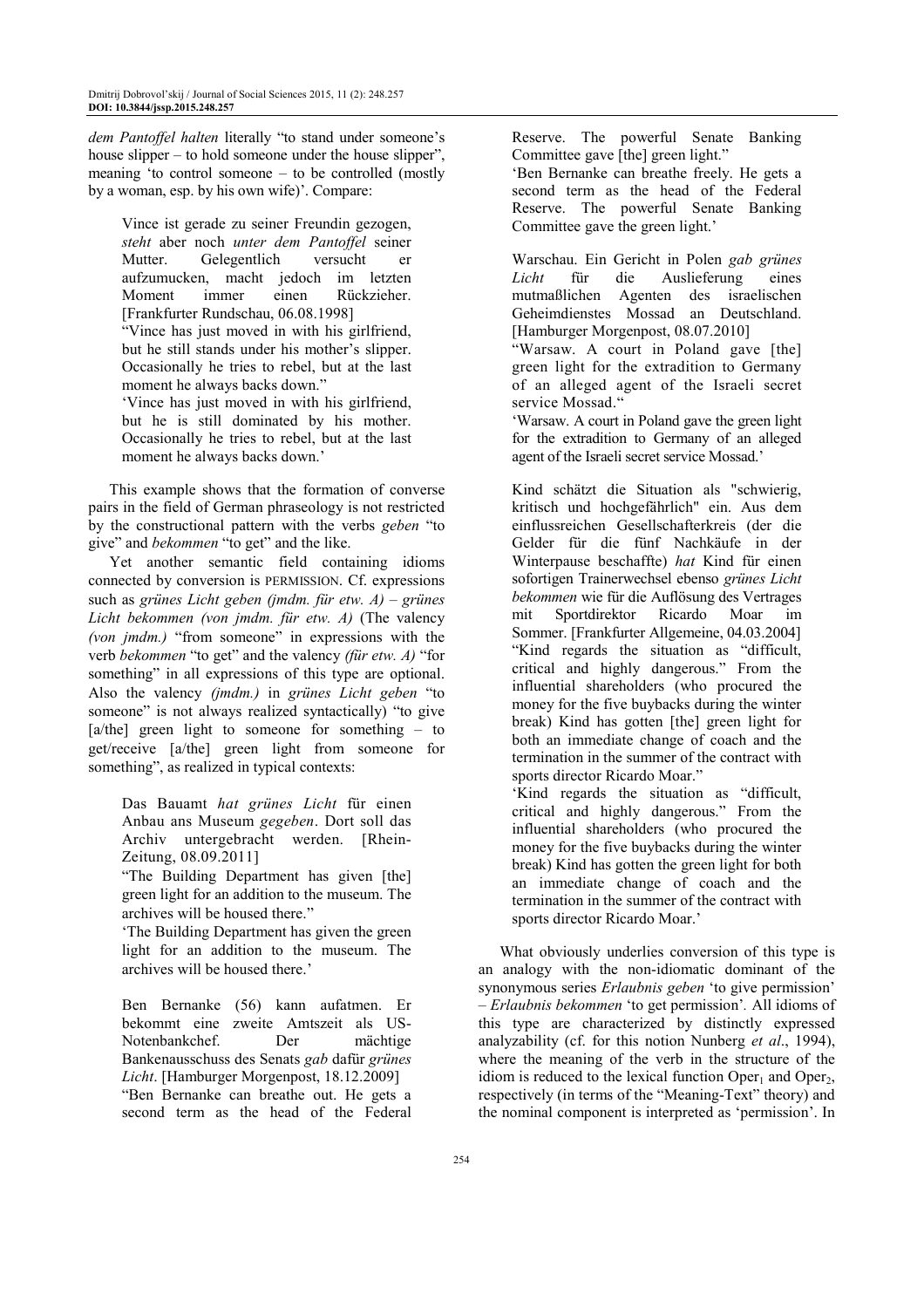terms of the "Meaning-Text" model, converse pairs of the type discussed in this paper are, in general, based on the paraphrase rule [A Oper<sub>12</sub>(X) B  $\leftrightarrow$  B Oper<sub>21</sub>(X) A]. This meaning is "built into" the structure of the traffic metaphor underlying the idioms *grünes Licht geben (jmdm. für etw. A) – grünes Licht bekommen (von jmdm. für etw. A)*, where the green light (as opposed to the red, which symbolizes prohibition) is conventionally assigned the symbolic function of permission.

To conclude our discussion of converse idioms, let us note that forms with the verb *bekommen* and its synonyms often occur more often than expressions with verbs of the type *geben*. This holds for idioms such as *eins/eine/einen aufs Dach bekommen* "to get one on the roof"*, eins/eine/einen auf die Rübe bekommen* "to get one on the beet", meaning 'to be struck <br/>beaten> or punished' in contrast to forms such as *eins/eine/einen auf aufs Dach geben* "to give someone one on the roof"*, eins/eine/einen auf die Rübe geben* "to give someone one on the beet", meaning 'to strike <beat> or punish someone'*.* However, in the case of *grünes Licht geben – grünes Licht bekommen* "to give [a/the] green light *–* to get [a/the] green light", 'to give permission *–* to get permission' and the like, constructions with the verb *bekommen* and its synonyms occur more seldom. The form *unter (jmds.) Pantoffel stehen* "to stand under someone's house slipper", 'to control someone' is encountered much more frequently than its converse counterpart *(jmdn.) unter dem Pantoffel halten* "to hold someone under the house slipper", 'to be controlled'. Consequently, from the viewpoint of usage such converse pairs are mostly asymmetrical. In other words, in the case of converse pairs we have to do not simply with two established idioms between which there is a converse relationship, but with the realization of a systematically determined potential of diathetic variation.

Such asymmetry in the use of the members of converse pairs is evidently due, on the one hand, to the presence of other possible diathetic shifts, *–* specifically, the possibility of moving the Agent out of focus by elevating the communicative rank of the Beneficiary through, for example, the passivization of a given idiom. On the other hand, such asymmetry is due to differences in communicative salience of the concepts which are members of a semantic opposition, such as DEPENDENCE vs. CONTROL, SUPERVISION.

# **Conclusion**

On the whole, the data examined here shows that the formation of converse idioms occurs according to certain principles which, however, are not productive rules. Most factors contributing to converse transformations in phraseology are conceptual in nature and go back to semantico-syntactic properties of a given idiom.

From the syntactic point of view, it is decisive that the idiom in question have two active valencies. Semantically, these valencies are usually filled by the Agent and Patient, more seldom by the Agent and Addressee or Beneficiary. Syntactically, the "left" member of the converse pair has a subject valency (corresponding to the Agent) and a valency of the dative object (corresponding to the Patient or Addressee/Beneficiary). Cf. X<sub>sub&Agent</sub> hat Y<sub>dat obj&Patent</sub> *eins aufs Dach gegeben* "Xsub&Agent *gave* Ydat\_obj&Patent *one on the roof*" or Xsub&Agent *hat* Ydat\_obj&Beneficiary *grünes*  Licht gegeben "X<sub>sub&Agent</sub> *gave* Y<sub>dat obj&Beneficiary</sub> [a/the] *green light*"*.* The "right" member of the converse pair has a subject valency (corresponding to the Patient or Addressee/Beneficiary) and a valency of the prepositional object with *von* (corresponding to the Agent). Cf. Ysub&Patent *hat (von* Xprep\_obj&Agent*) eins aufs Dach bekommen* "Ysub&Patent *got (from* Xprep\_obj&Agent*) one on the roof*" or  $Y_{sub&Beneficiary}$  *hat (von*  $X_{prep\;obj&Agent}$ ) *grünes Licht bekommen* "Ysub&Beneficiary *got (from* Xprep\_obj&Agent*) [a/the] green light*"*.* The ability of an idiom to govern these two actants

depends on its semantic class, i.e. it must have a meaning that yields a specific argument frame. This ability is grounded both in the semantic type of a given idiom and in the structure of the underlying metaphor. Hence, what is especially important here is the intersection of metaphor and lexicalized meaning. Analysis of my data has shown that converse pairs occur in the structure of a rather narrow circle of semantic fields and that in the field PHYSICAL COERCION, PHYSICAL VIOLENCE and some others that are semantically derived from it, conversion is a fairly typical phenomenon.

As a rule, idioms that are subjected to converse transformations occur in certain constructional patterns, i.e., such idioms display a kind of semantico-syntactic regularity. This is mostly due to the semantic analyzability of the idiom structure. In other words, some constituents or constituent phrases of a given idiom must have a certain semantic autonomy. One part of the idiom (usually the verbal component) is responsible for the transformation and consequently varies (and this variation is regular and predictable in terms of the semantic class), while the other part of the idiom remains unchanged. Thus the members of converse pairs display entirely definite, non-random differences in their lexical structure and these differences on the plane of expression regularly correspond to semantic differences. This alone forces us to perceive all such idioms as analyzable, i.e., consisting of relatively autonomous components. One might think that analyzability does not account for the ability of idioms to participate in converse transformations, but is instead a consequence of the presence in the language of paired idioms connected by the corresponding semantic relations. Such, however, is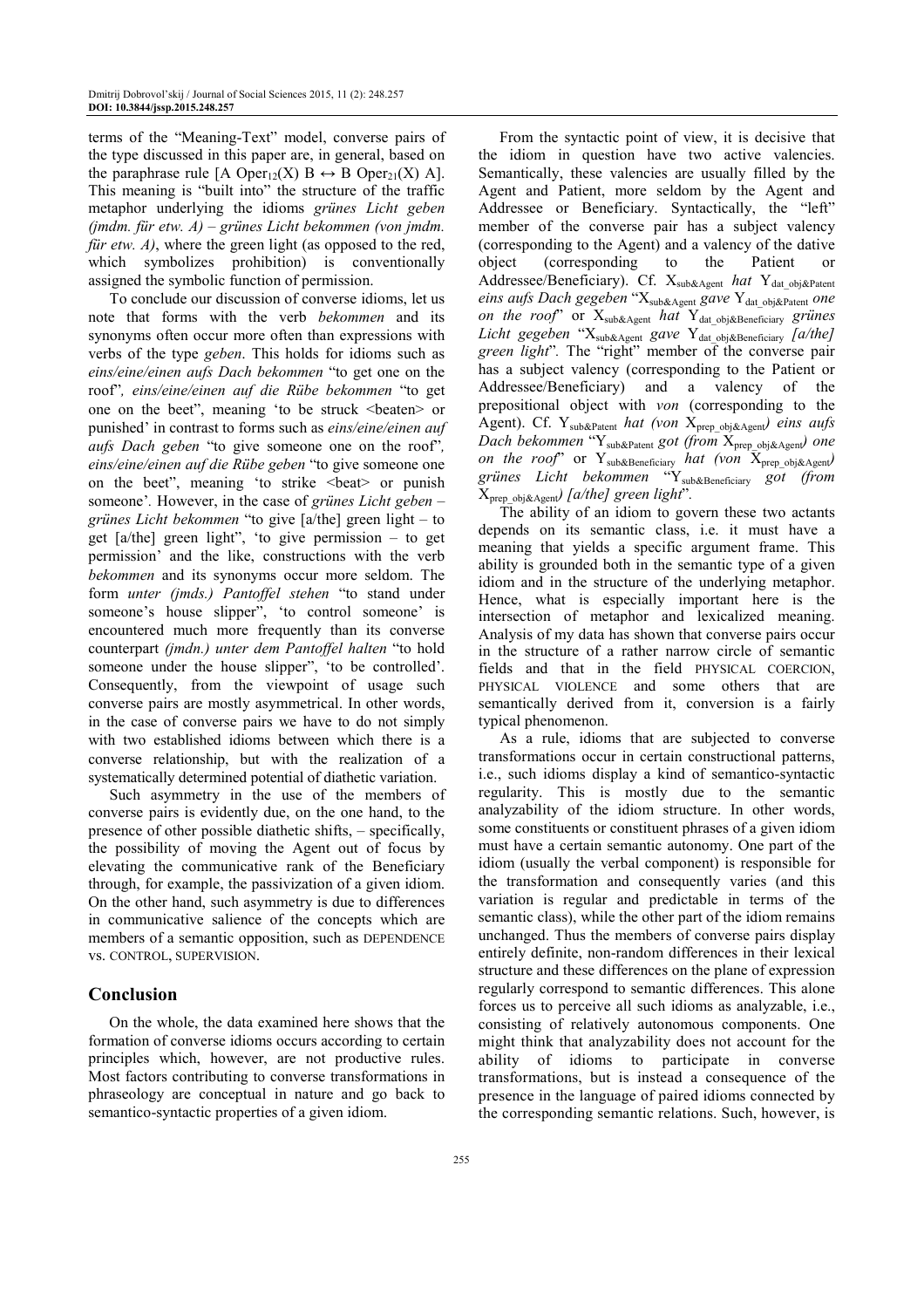not the case. Supporting the primacy of analyzability is above all the presence of a certain dynamics in the formation of converse correlates. Some of these are interpreted as occasional ones which, although they have not become established in usage, are nevertheless entirely normative expressions. In other words, native speakers intuitively know which idioms permit converse transformations *–* i.e., possess the systematically determined capability of diathesis variation *–* and which do not.

Consider the example *grünes Licht geben – grünes Licht bekommen* "to give [a/the] green light *–* to get [a/the] green light" discussed above. The nominal group *grünes Licht* means 'permission' not because there exist two correlating expressions *grünes Licht geben* and *grünes Licht bekommen*, but because in the structure of the traffic metaphor a green light is the signal to go ahead. This group is so autonomous semantically that the expressions *grünes Licht geben – grünes Licht bekommen* can be described as collocations whose structure includes the idiom *grünes Licht* "green light".

The formation of kindred expressions through analogy is Fillmore's "coining" in a pure form. New expressions are created on the basis of an already developed model, but adherence to this pattern is not a productive rule *–* that is, the pattern itself does not have predictive power and this is what differentiates "coining" from "generating".

## **Acknowledgement**

Thanks go to the anonymous reviewers for a number of valuable comments that I have attempted to take into account.

# **Funding Information**

This paper is based on work supported by the RFFI under Grant 13-06-00403.

# **References**

- Apresjan, J.D., 1975. Leksičeskie konversivy v russkom jazyke [Lexical conversives in Russian]. In: Linguistica Silesiana. Universitet Śląski, Katowice, pp: 71-99.
- Apresjan, J.D., 1995. Leksičeskaja semantica [Lexical semantics]. 2nd Edn., Škola jazyki russkoj kul'tury, Moscow.
- Apresjan, J.D., 1998. kauzativy ili konversivy? [Causatives or conversives?]. In: Tipologija. Grammatika. Semantika. K 65-letiju V.S. Xrakovskogo [Typology. Grammar. Semantics. Festschrift for V.S. Xrakovskij]. Nauka, Saint Petersburg, pp: 273-281.
- Apresjan, J.D., 2005. O Moskovskoj semantičeskoj škole [On Moscow semantic school]. Voprosy jazykoznanija, 1: 3-30.
- Baranov, A.N. and D.O. Dobrovol'skij, 2013. Osnovy frazeologii [Foundations of phraseology]. Nauka, Flinta, Moscow.
- Boguslavskij, I.M., 2008. Tol'ko li u glagolov est' diatezy? [Do only verbs have diathesis?]. Voprosy jazykoznanija, 6: 6-28.
- Booij, G., 2002. Constructional idioms, morphology and the Dutch lexicon. J. Germanic Linguist., 14: 301-329.
- Croft, W. and D.A. Cruse, 2004. Cognitive Linguistics. 1st Edn., Cambridge University Press, Cambridge.
- DeReKo *–* Das Deutsche Referenzkorpus des IDS Mannheim im Portal COSMAS II (Corpus Search, Management and Analysis System).
- Dobrovol'skij, D., 1997a. Idiome im mentalen Lexikon: Ziele und Methoden der kognitivbasierten Phraseologieforschung. WVT Wissenschaftlicher Verlag Trier, Trier.
- Dobrovol'skij, D.O., 1997b. Nemecko-russkij slovar' živyx idiom [German-Russian dictionary of current idioms]. Metatext, Moscow.
- Dobrovol'skij, D., 2006. Reguläre Polysemie und verwandte Erscheinungen. In: Von Intentionalität zur Bedeutung konventionalisierter Zeichen. Festschrift für Gisela Harras zum 65. Geburtstag, Proost, K. and E. Winkler (Eds.), Narr, Tübingen, pp: 29-64.
- Dobrovol'skij, D.O., 2007. Passivizacija idiom (o semantičeskoj obuslovlennosti sintaksičeskix transformacij vo frazeologii) [Passivization of idioms (on semantic conditions of syntactic transformations in phraseology)]. Voprosy Jazykoznanija, 5: 39-61.
- Dobrovol'skij, D.O., 2011a. Konversija i aktantnaja derivacija vo frazeologii [Conversion and actant derivation in phraseology]. In: Slovo i jazyk: Sbornik statej k vos'midesjatiletiju akad, J.D. Apresjana [Word and language: Festschrift for J.D. Apresjan], Jazyki slavjanskix kul'tur, Moscow, pp: 207-227.
- Dobrovol'skij, D., 2011b. Phraseologie und Konstruktionsgrammatik. In: Konstruktionsgrammatik III. Aktuelle Fragen und Lösungsansätze, Lasch, A. and A. Ziem (Eds.), Stauffenburg, Tübingen, pp: 111-130.
- Feilke, H., 2007. Syntaktische Aspekte der Phraseologie III: Construction Grammar und Verwandte Ansätze. In: Phraseology: An International Handbook of Contemporary Research, Burger, H., D. Dobrovol'skij, P. Kühn and N.R. Norrick (Eds.), de Gruyter, Berlin, New York, pp: 63-76.